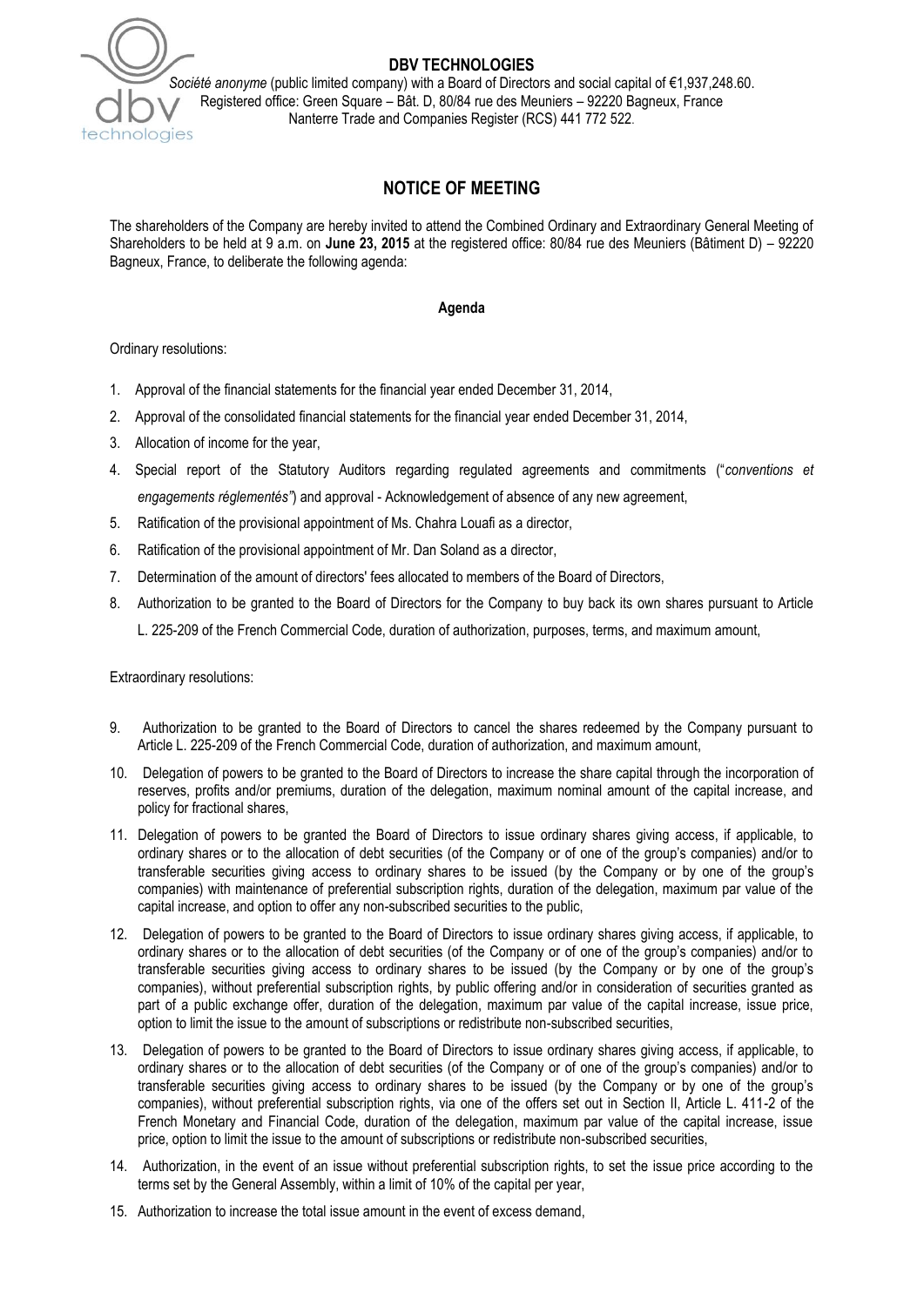

## **DBV TECHNOLOGIES**

*Société anonyme* (public limited company) with a Board of Directors and social capital of €1,937,248.60. Registered office: Green Square – Bât. D, 80/84 rue des Meuniers – 92220 Bagneux, France Nanterre Trade and Companies Register (RCS) 441 772 522.

- 16. Delegation of powers to be granted the Board of Directors to increase the capital by issuing ordinary shares and/or transferable securities providing access to the capital, up to the limit of 10% of the share capital, in consideration for contributions in the form of equity securities and/or transferable securities providing access to the capital, and duration of the delegation,
- 17. Delegation of powers to be conferred to the Board of Directors to issue stock warrants (BSA), subscription warrants and/or acquisition warrants for new and/or existing stock (BSAANE) and/or warrants with redeemable subscription and/or acquisition warrants for new and/or existing stock (BSAAR) without preferential subscription rights for the benefit of a specific category of persons, maximum par value of the capital increase, duration of the delegation, strike price,
- 18. Delegation of powers to be granted to the Board of Directors to enact a capital increase by issuing ordinary shares and/or transferable securities giving access to capital, without preferential subscription rights for the benefit of members of an Employee Savings Plan, pursuant to Articles L. 3332-18 *et seq.* of the French Labor Code, duration of the delegation, maximum par value of the capital increase, issue price, option to award free shares pursuant to Article L. 3332-21 of the Labor Code,
- 19. Authorization to be granted to the Board of Directors to grant free existing and/or future shares to members of staff and/or certain corporate officers of the Company or related companies, shareholder waiver of their preferential subscription rights, duration of the authorization, maximum amount, duration of vesting periods, especially in respect of disability and holding periods,
- 20. Overall limitation of the maximum delegation amounts provided by the Eleventh, Twelfth, Thirteenth and Sixteenth resolutions of this General Assembly,
- 21. Amendment to Article 23 of the Articles of Association to confirm the upholding of the single voting right,
- 22. Approval of the merger providing for the absorption of the company Phys Participations by the Company; approval of the terms and conditions of the draft merger agreement in relation thereto;
- 23. Approval of the merger providing for the absorption of the company DBCS Participations by the Company; approval of the terms and conditions of the draft merger agreement in relation thereto;
- 24. Approval of the capital increase in the amount of €30,178.80 as compensation for the merger by absorption of the company Phys Participations by the Company and acknowledgement of the completion of said merger;
- 25. Approval of the capital increase in the amount of €28,875.50 as compensation for the merger by absorption of the company DBCS Participations by the Company and acknowledgement of the definitive completion of said merger;
- 26. Allocation of the merger premium relating to the merger by absorption of the company Phys Participations by the Company;
- 27. Allocation of the merger premium relating to the merger by absorption of the company DBCS Participations by the Company;
- 28. Capital reduction by canceling treasury shares resulting from the completion of the merger by absorption of the company Phys Participations by the Company;
- 29. Capital reduction by canceling treasury shares resulting from the completion of the merger by absorption of the company DBCS Participations by the Company;
- 30. Amendment of the Company's Articles of Association following the completion of the merger by absorption of the company Phys Participations by the Company and the related capital reduction;
- 31. Amendment of the Company's Articles of Association following the completion of the merger by absorption of the company DBCS Participations by the Company and the related capital reduction;
- 32. Powers for the accomplishment of formalities.